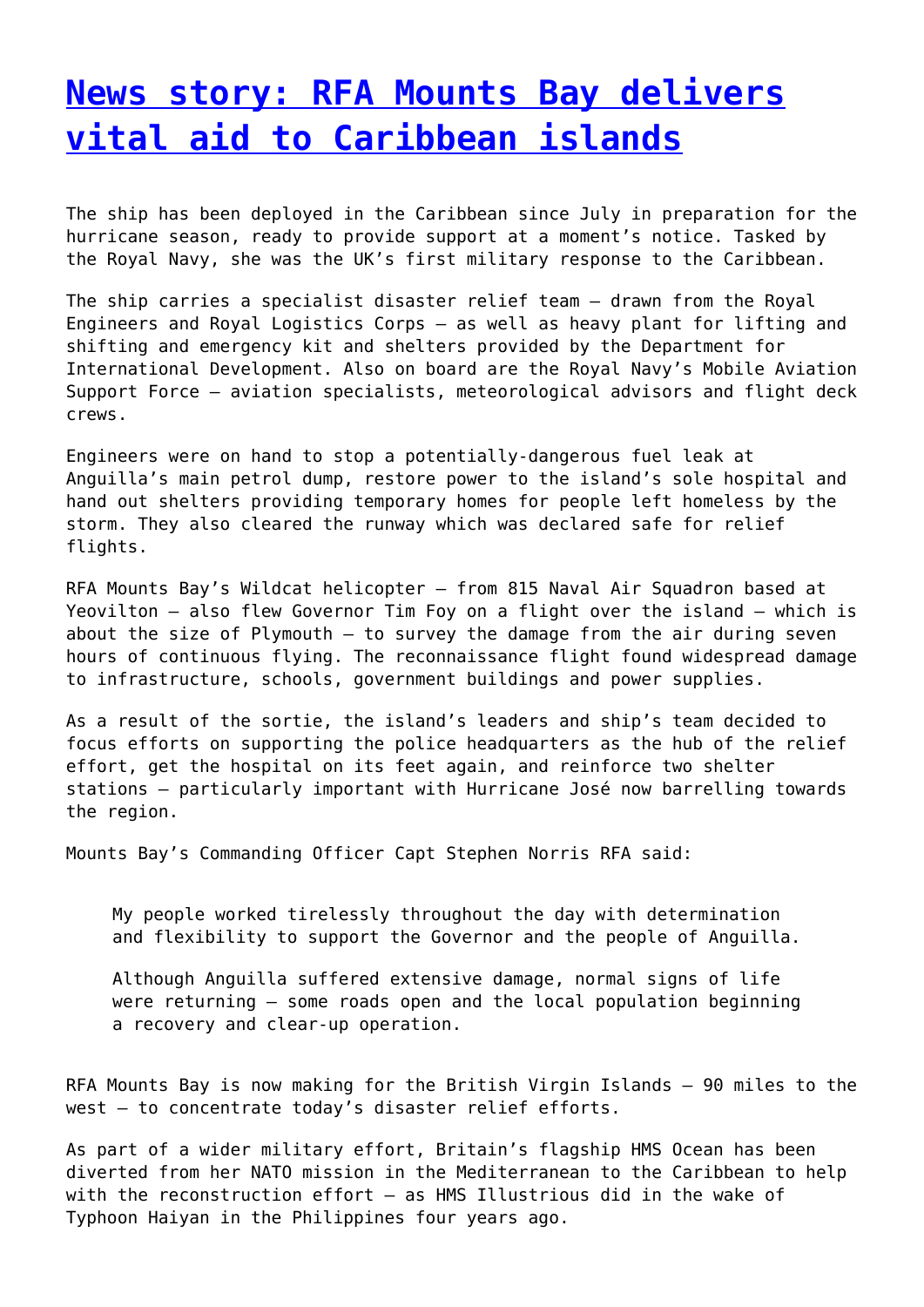Meanwhile, three flights will shortly be departing RAF Brize Norton carrying Royal Marines, Engineers, medical supplies and aid including emergency shelter kits, rations and clean water. Tomorrow a further C17 will leave from Brize Norton carrying two Puma helicopters.

## **[Speech: First Sea Lord speech for HMS](http://www.government-world.com/speech-first-sea-lord-speech-for-hms-prince-of-wales-naming-2/) [Prince of Wales naming](http://www.government-world.com/speech-first-sea-lord-speech-for-hms-prince-of-wales-naming-2/)**

Your Royal Highnesses, my Lords, ladies and gentlemen, honoured guests, 3 years ago, the naming of HMS Queen Elizabeth was a strategic awakening for the United Kingdom.

The moment when we proved to the world, and to ourselves, that we still have what it takes to be a great maritime industrial nation.

Today, we return to Rosyth, to the cradle of modern British sea power, to dedicate HMS Prince of Wales.

We are honoured by the presence of Their Royal Highnesses the Prince of Wales and the Duchess of Cornwall; of course, as we are in Scotland, more appropriately the Duke and Duchess of Rothesay.

We are also joined by representatives from across government, the armed forces, together with veterans and some of our vital international partners.

This ceremony, and all that it represents, demonstrates the United Kingdom's determination to see through our strategic intent and to fulfil the promise of our maritime renaissance.

For though she is the second of her class, HMS Prince of Wales has a strategic significance all of her own.

If building one carrier is a statement of national ambition; then building 2 is an unmistakable sign of commitment, to our own defence and that of our allies.

### **Atlantic Charter**

Today, HMS Prince of Wales is the newest and most advanced vessel of her kind.

In the half century of service that lies before her, she will assimilate astonishing developments in technology, from unmanned vehicles on the seas and in the skies, to the all encompassing, all pervading, tide of data that is shaping modern warfare.

And yet the name Prince of Wales is a historic one. It is emblematic of many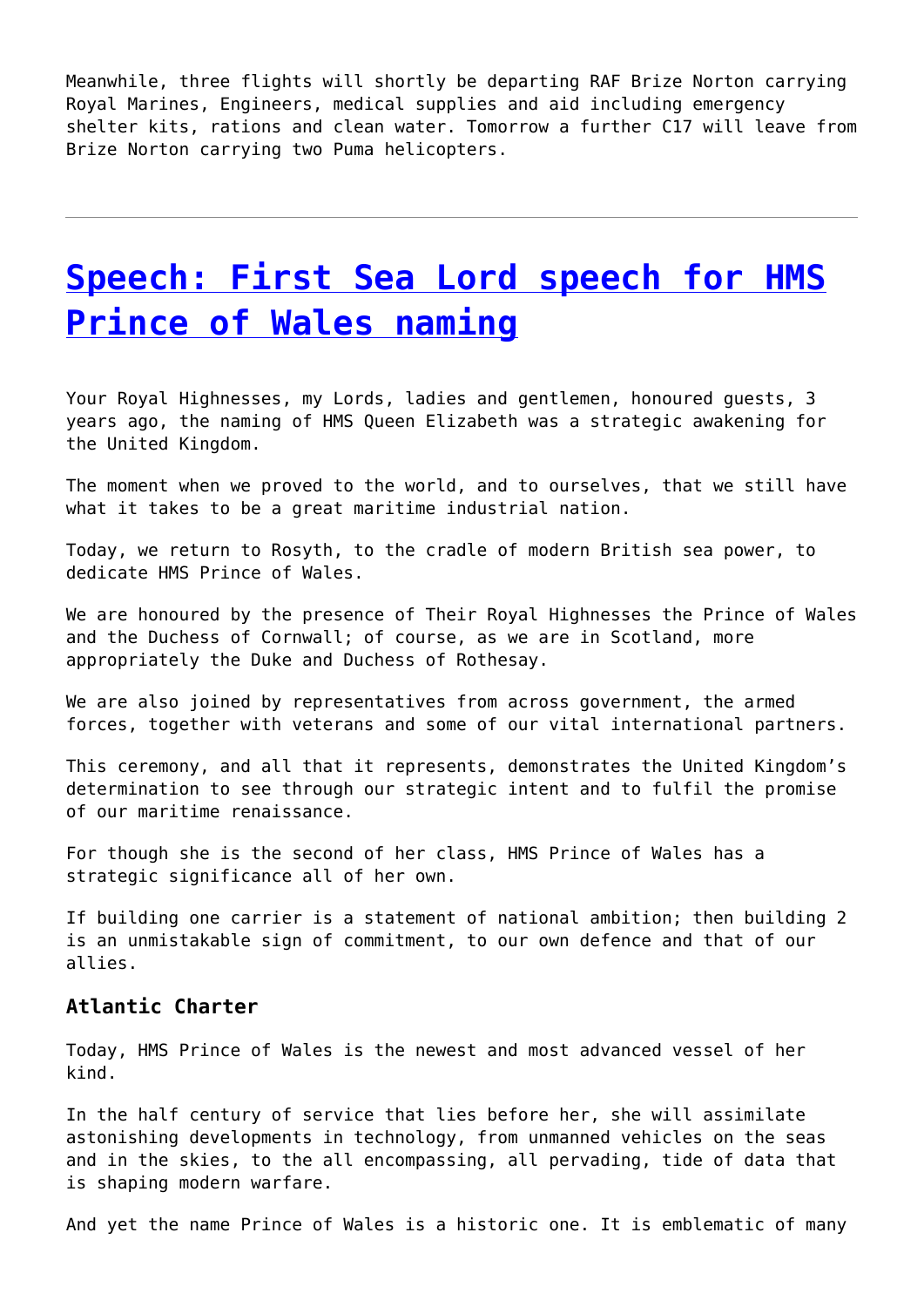centuries of loyal service to crown and country.

Of the many ships that have borne this princely title, none better demonstrates the importance of our continuing strategic responsibility than the seventh and last.

In the darkest period of the Second World War, the battleship HMS Prince of Wales was the venue for Winston Churchill's first meeting with President Roosevelt.

During a church service off the coast of Newfoundland, the 2 leaders sat beneath her great guns, amid a congregation of sailors and marines from both nations.

Until that point Britain had stood alone. But on that Sunday morning, onboard that ship, the New World joined the Old in common cause.

Of all the many legacies borne out of that extraordinary partnership, few have been more significant than the Atlantic Charter.

It pledged economic and social progress for the benefit of all. At its heart was a commitment to self determination, freedom of the seas and the rule of law in the world.

This settlement was the inspiration for the United Nations and has been the basis of security and progress in the world since 1945.

It is a settlement under which our own nation has enjoyed 7 decades of comparative peace and rising prosperity.

But today the principles upon which it is founded are being tested.

From the Baltic to the Black Sea, hybrid warfare seeks to undermine democratic governments and sovereign borders.

In the Mediterranean, a sorry tide of human suffering has exposed once again the inequality borne out of conflict and repression.

And in the South China Sea, growing regional competition highlights the continuing importance of freedom of navigation to global stability and prosperity.

The United Kingdom holds positions of international responsibility: other countries look to us for leadership, partnership and example.

So the biggest test of all comes from within.

Do we still have the necessary belief to stand by the principles under which we have prospered?

Are we still prepared to do what it takes to defend them and to lead others in doing the same?

And, most importantly, are we prepared to match our words with the tools to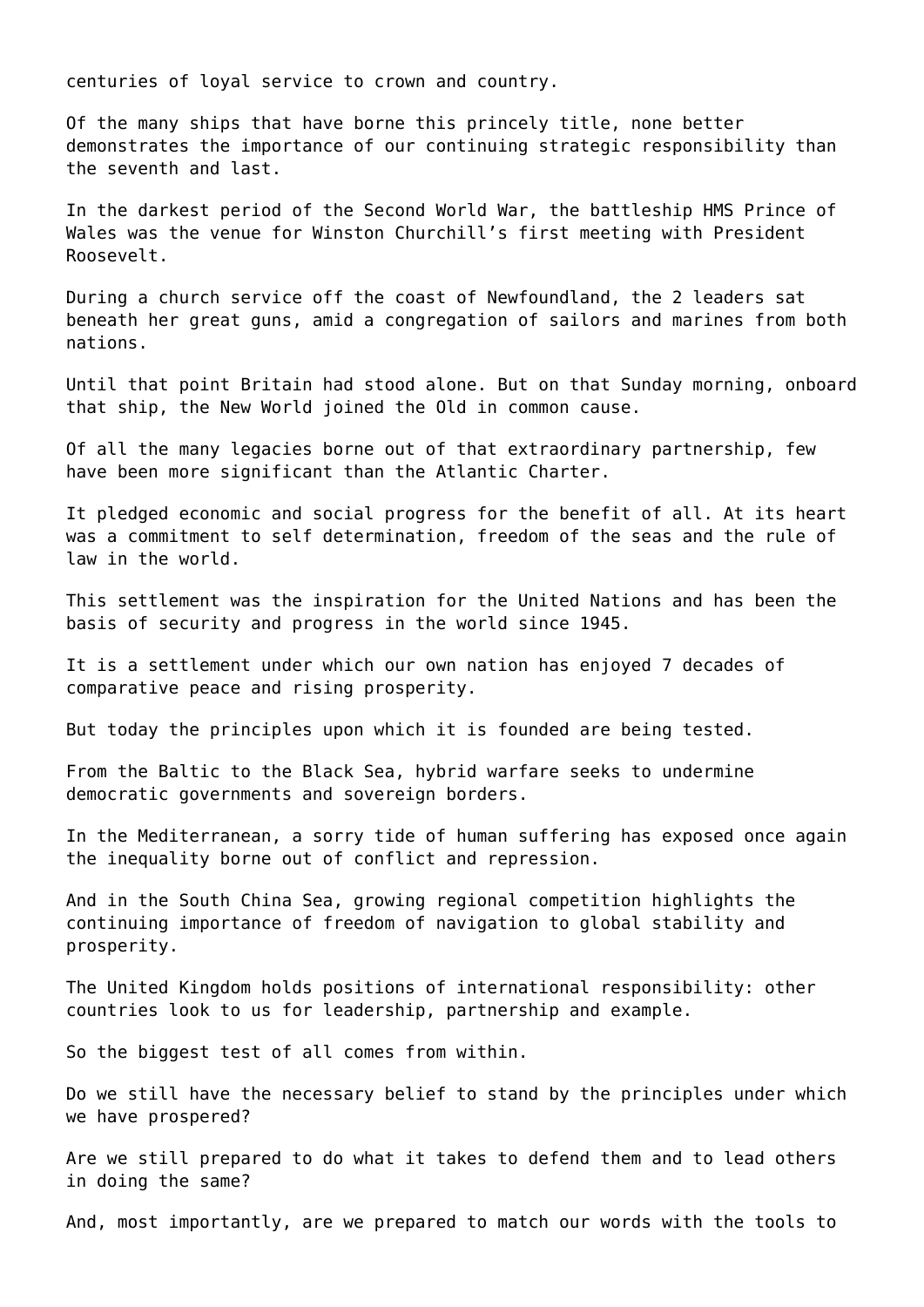do the job?

#### **Modernised Royal Navy**

Today we are gathered in this great dockyard to answer those questions.

Standing in the shadow of a new Prince of Wales, and in the company of our most important allies, we rededicate ourselves to this historic cause, and to the obligations it brings.

With 2 Queen Elizabeth class carriers in Royal Navy service, one will be available for operations at all times.

In the United States, aviators from the Fleet Air Arm are working hand-inglove with their Royal Air Force counterparts to bring the F35B Joint Strike Fighter into UK service, and the first operational squadron moves to Marham next year.

This combination of ships and jets will provide our nation with a continuous carrier strike capability, a powerful conventional deterrent in a dangerous and uncertain world.

Alongside this new undertaking, the Royal Navy will deliver the UK's nuclear deterrent, as we have done every hour of every day for nearly half a century.

These 2 strategic responsibilities will sit at the heart of a modernised and emboldened Royal Navy.

On the River Clyde, steel has been cut for the first city-class frigate, HMS Glasgow. She and her sister ships will carry names from all parts of our United Kingdom, renewing the bond between the nation and its navy.

Meanwhile, after the long years in Iraq and Afghanistan, the Royal Marines have returned to sea, and to the environment in which they have demonstrated such unswerving professionalism and adaptability across 3 and a half centuries.

And finally, the Royal Fleet Auxiliary will continue to be found where they've always been in times of peace and war: right by our side.

But this is not a journey our sailors and marines make by themselves.

Working with the Army and the Royal Air Force, the UK Carrier Strike Group will project British power and influence at sea, in the air, over the land and in cyberspace.

And working with our international partners, it represents a new and substantial commitment to NATO and to all the UK's alliances throughout the world.

We could not have reached this point without the substantial and ongoing support of the United States Navy, the US Marine Corps and the Marine Nationale, and I pay grateful tribute to them today.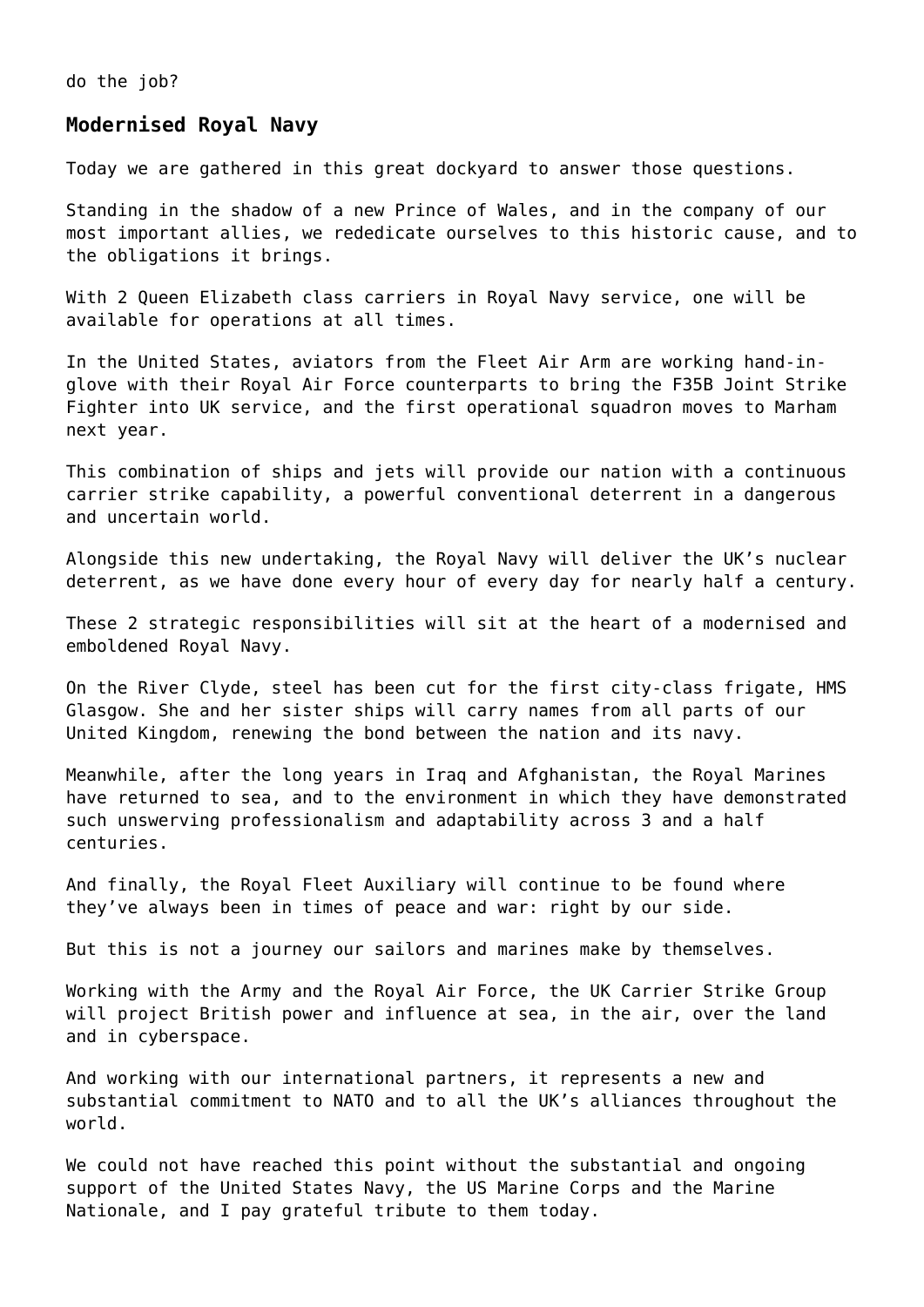We will repay the military and political capital they have invested in us by delivering a comprehensive, credible capability that opens the way for closer carrier cooperation between us.

So the advent of the Queen Elizabeth class carriers truly represents the start of a new era of strategic responsibility for the Royal Navy and the nation.

## **Conclusion**

In drawing to a close, I would like to pay tribute to all those who have dedicated their efforts to this great national endeavour.

In the few short months since she put to sea, HMS Queen Elizabeth has become an icon of British engineering and British innovation, and it was a joyous occasion to welcome her into her home port of Portsmouth just over 3 weeks ago.

The same will be true for HMS Prince of Wales. Wherever she travels, at home or overseas, she will draw crowds to the water's edge where they will marvel at your achievement.

Alone, either one of these vessels would be a formidable expression of military might. But together, HMS Queen Elizabeth and HMS Prince of Wales send a powerful message to friend and foe alike.

We may live in uncertain times, but the United Kingdom has lost none of its famous resolve. We will protect our interests, we will support our allies, and we will shoulder our responsibilities, wherever in the world they are at stake.

As I consider all that has been accomplished, and that which is yet to come, I am drawn to the words of the poet Longfellow, sent by Roosevelt to Churchill after their historic meeting onboard the last Prince of Wales 76 years ago, words that find new meaning in the vessel before us, and the responsibilities that await the young men and women who will take her to sea:

Sail on, O Ship of State! Sail on, O Union strong and great! Humanity with all its fears, With all the hopes of future years, Is hanging breathless on thy fate!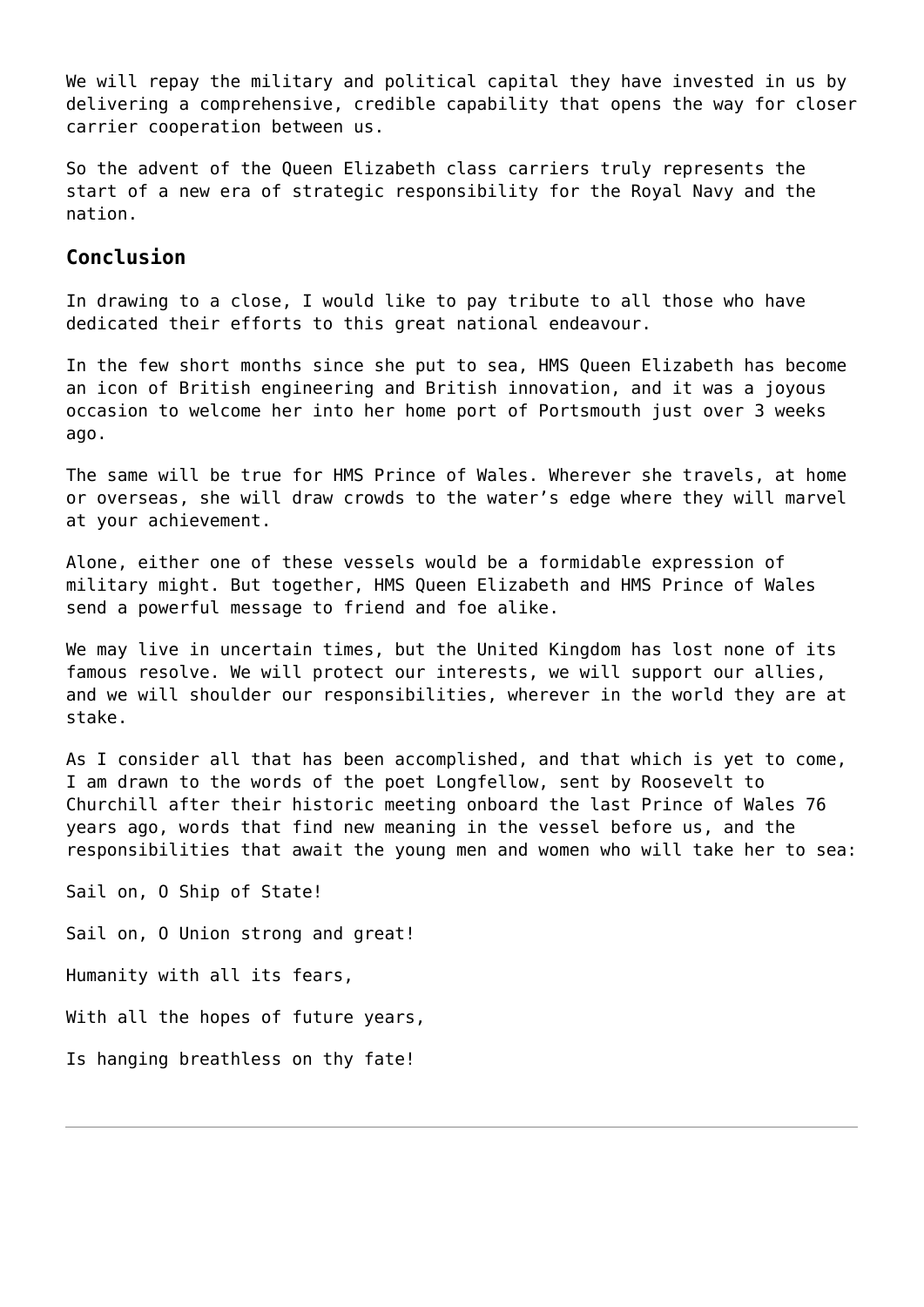## **[News story: Britain's second aircraft](http://www.government-world.com/news-story-britains-second-aircraft-carrier-named-in-rosyth-2/) [carrier named in Rosyth](http://www.government-world.com/news-story-britains-second-aircraft-carrier-named-in-rosyth-2/)**

The ship's new sponsor, Her Royal Highness The Duchess of Rothesay, followed Royal Navy tradition by triggering a bottle of 10 year old whisky from the Laphroaig distillery in the Isle of Islay, smashing it against the ship's hull.

This significant milestone comes just three weeks after the first aircraft carrier HMS Queen Elizabeth made her first entry into her home port of Portsmouth as part of her maiden sea trials programme.

Defence Secretary Sir Michael Fallon, said:

HMS Prince of Wales is a prestigious name for what I'm sure will be a most prestigious ship. Today is yet another landmark in an incredibly busy year for the Royal Navy and shipbuilding. HMS Queen Elizabeth has undergone her sea trials and arrived into Portsmouth, I have cut the steel on the new Type 26 frigates and we announced our ambitious new National Shipbuilding Strategy this week.

Together these magnificent carriers will act as our statement to the world. By having two we will ensure the UK will be one of the few nations able to maintain a continuous carrier strike presence on the high seas to project our power across the world.

The ship will be the eighth in the Royal Navy to bear the name HMS Prince of Wales, honouring Britain's history as a seafaring nation from the Sixth Rate gun ship in 1693 to the 'King George V' Class Battleship that fought in World War II.

Admiral Sir Philip Jones, First Sea Lord and Chief of Naval Staff, said:

The name HMS Prince of Wales represents many centuries of loyal service to Crown and Country, and its return to the Royal Navy today is a moment of great strategic significance for the United Kingdom. To build one carrier is a symbol of national ambition – but to build two is a sign of real commitment to our own security and to our international responsibilities.

With two Queen Elizabeth-class carriers in Royal Navy service, one will be available for operations at all times. When paired with the F35B Joint Strike Fighter, they will provide our nation with a continuous Carrier Strike capability – a powerful conventional deterrent in a dangerous and uncertain world. I congratulate all those who have worked so hard over many years to make the Royal Navy's carrier-led renaissance a reality.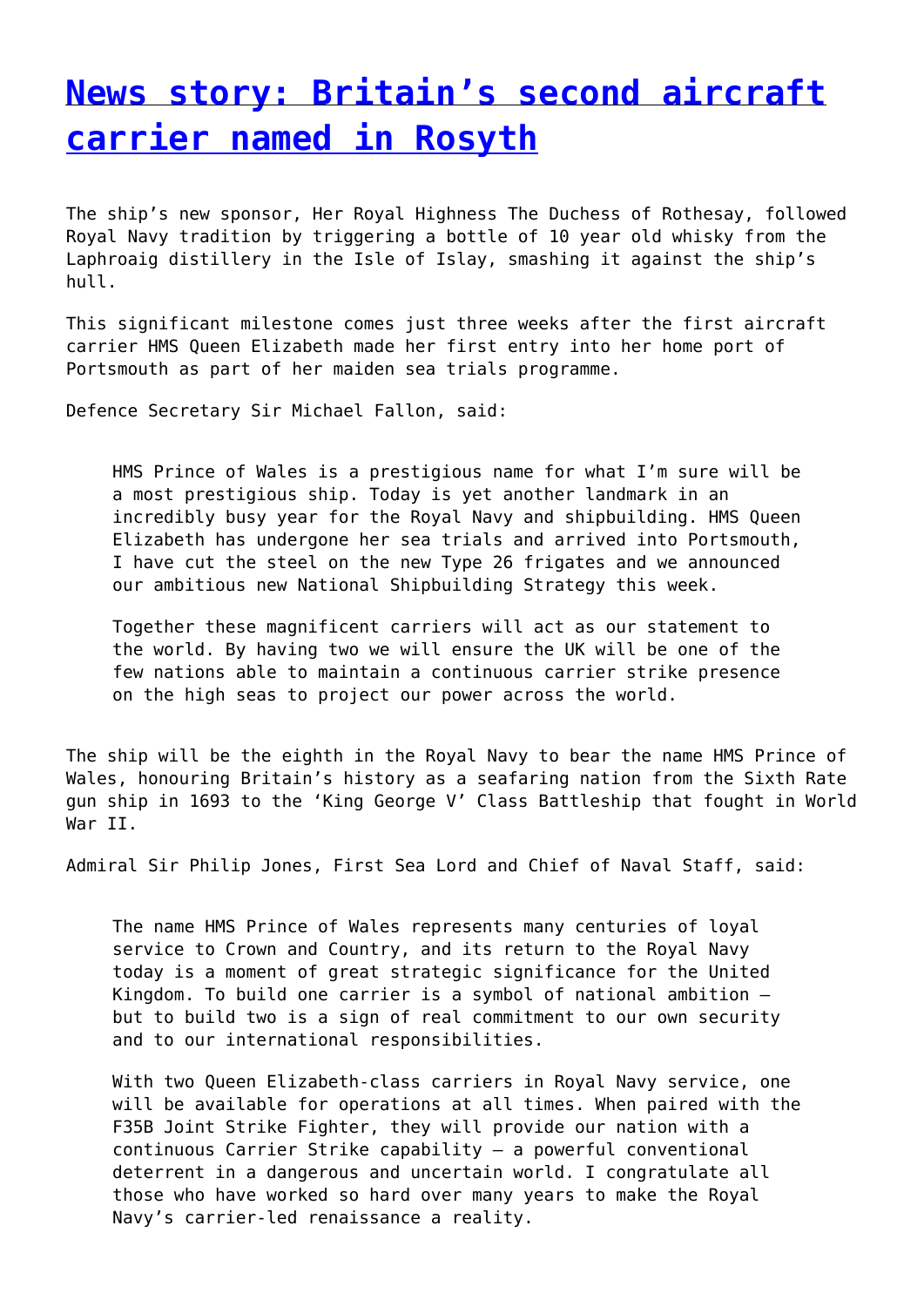Sir Simon Lister, Managing Director of the Aircraft Carrier Alliance, said:

Today's naming ceremony is a significant moment in the life of the programme and for each and every person involved in the design and construction of HMS PRINCE OF WALES, one of the largest engineering projects in the UK today. The Nation has come together to build this magnificent ship which will in turn protect our Nation's interests around the globe.

HMS Prince of Wales, along with her sister ship, HMS Queen Elizabeth, reflects the very best of British design and engineering capability and has created a once in a lifetime opportunity for highly skilled employees to be involved in an iconic programme.

I am immensely proud to welcome The Royal Highnesses and our many other distinguished guests to Rosyth today.

With a crew of 679, HMS Prince of Wales is expected to carry out sea trials in 2019 before entering Royal Navy service.

There are also currently 150 Royal Navy and RAF personnel continuing F-35 aircraft training in the United States. By the end of this year it is planned that the UK will have 14 of these fast jets, the World's most sophisticated fighter, with initial flight trials from the deck of HMS Queen Elizabeth planned for 2018. With a crew of 679 HMS Prince of Wales is expected to carry out sea trials in 2019 before entering Royal Navy service.

Trade Secretary Dr Liam Fox said:

The HMS Prince of Wales will do more than keep us safe and project British power across the globe. With home grown talent providing 90% of the suppliers for her and her sister ship, this aircraft carrier will also promote the strength of our shipbuilding sector.

This achievement shows what a huge amount of exporting potential the sector has and, as an international economic department, we will continue to support businesses to export their goods and services, and attract the investment that creates and supports British jobs.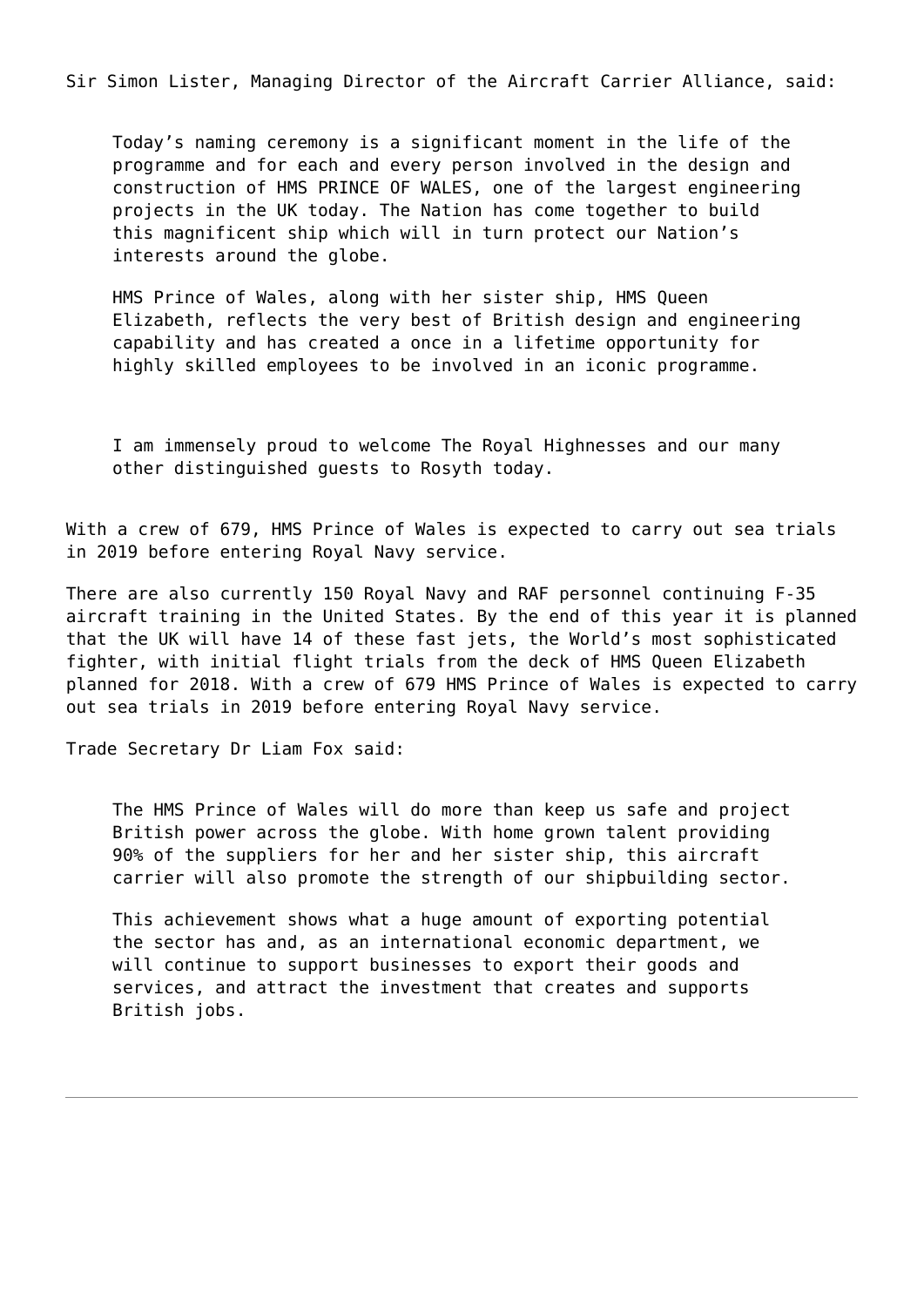# **[Speech: Prince of Wales Naming](http://www.government-world.com/speech-prince-of-wales-naming-ceremony/) [Ceremony](http://www.government-world.com/speech-prince-of-wales-naming-ceremony/)**

My Lords, Ladies, Gentlemen, Allies, and Friends,

It's been a great year for our first carrier Queen Elizabeth, following her sea trials and Portsmouth docking.

But tonight we shine spotlight on her soon-to-be named twin: HMS Prince of Wales.

A name with a rich heritage.

Through the eventful life of the Prince of Wales's seven predecessors you'll find our nation's naval life captured in miniature.

Between them those ships successfully defended St Lucia from superior forces in 1778, scuppered Napoleon's invasion plans in 1805 and supported the Allied landings in the Dardanelles in 1915.

The last Prince of Wales forced the Bismarck away from Allied convoy routes in 1941 and carried Winston Churchill to the historic Atlantic Charter meeting with President Roosevelt.

A ship of war and peace.

Her commanding officer was Captain John Leach. His granddaughter Henrietta Wood is here tonight.

Our newest carrier name also recalls his Royal Highness. A former Royal Navy Commander who once operated off the Carrier HMS Hermes.

Prince and carrier share the same motto: "Ich dein"…"I serve".

No vessel is better equipped to do so.

Like its sister ship HMS Prince of Wales will travel at speeds of more than 25 knots, range in excess of 7000 nautical miles and, despite dwarfing the earlier Invincible class, operate with a smaller crew.

What a testament to the magnificent skills of British industry.

So let me thank all those, many here tonight, for making it a reality.

From the banks of the Clyde to the shores of the River Torridge this has been a truly national enterprise: six UK shipyards, 700 companies, 11,000 experts, and a vast supply chain spending millions of hours manufacturing millions of parts.

All of you involved in the most complex UK engineering projects ever undertaken can take huge pride and will get your reward when this spectacular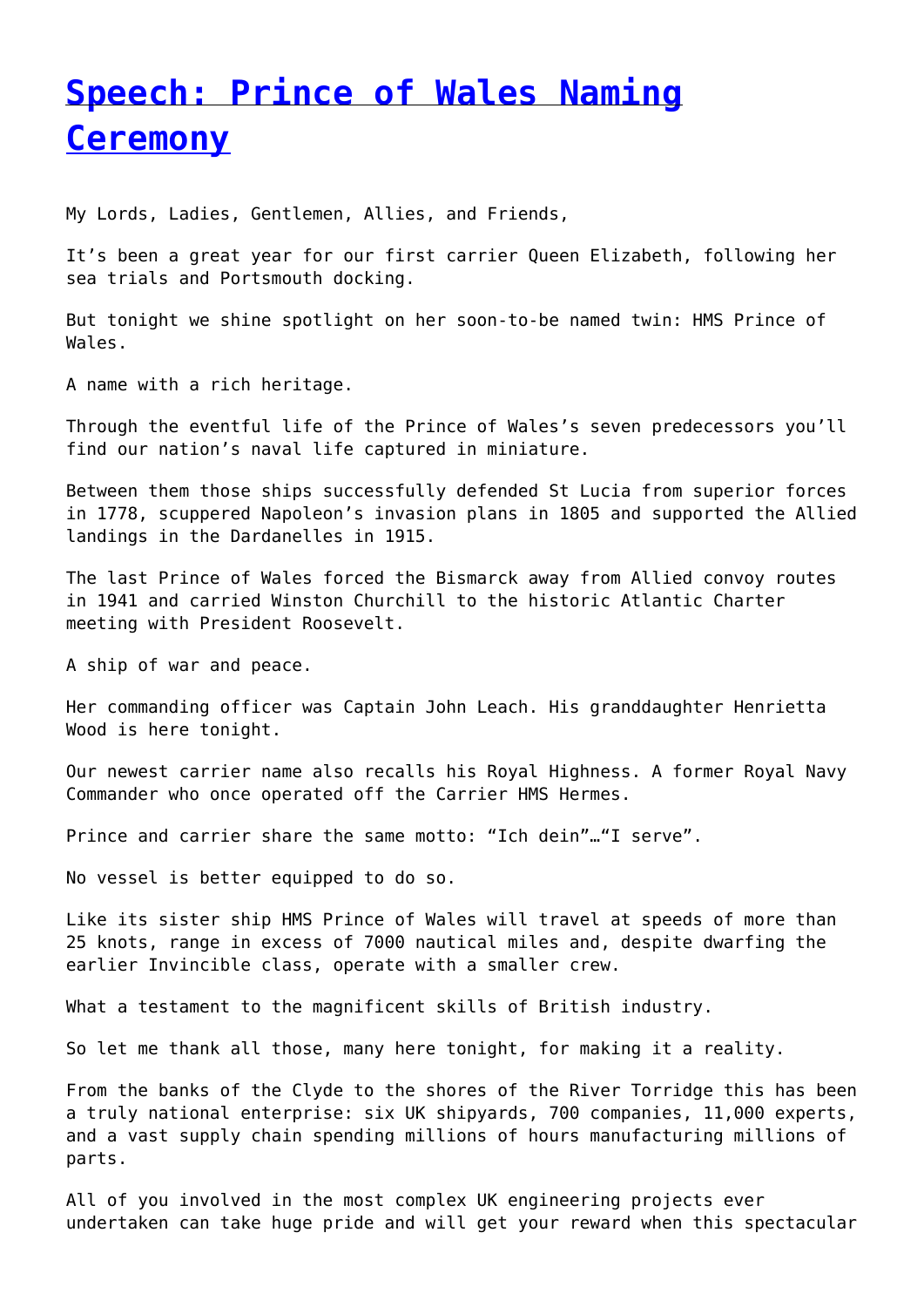showcase of British ingenuity, imagination and innovation sails the seven seas.

And let's remind ourselves why these formidable fortresses matter more than ever.

### **PROJECT POWER**

First, in a darker world of intensifying global dangers our carriers, two of them, give the UK unique ability to project power.

Nine acres of floating sovereign territory allowing the UK to dictate the terms at a time and manner of our choosing at sea, in the air, over land, and in cyberspace.

We won't need permission or approval from others, we can simply sail our carriers to the hotspot, anywhere in the world.

And with one carrier always available at very high readiness, we can respond any time.

Meanwhile, from their decks, Lightning fighters will fly: a match for just about anything in the sky marking a new era of Royal Navy and Royal Air Force co-operation.

Helicopters too will disembark ground and Special Forces into the danger zone.

For proof of the difference a carrier makes ask Henrietta Wood again.

Her father, Admiral Sir Henry Leach, as First Sea Lord, famously persuaded the Iron Lady that a carrier force could recover the Falklands: and it did.

### **VERSATILITY TO COMBAT MODERN THREATS**

Carriers don't just conduct high-end warfighting at scale.

Second, they provide unprecedented versatility to counter the unconventional threats of the modern world.

We couldn't have dealt with Daesh terror in Iraq and Syria without air strikes from the US and French carriers.

Even in land-locked Afghanistan, coalition air support came from US aircraft carriers in the Indian Ocean and the Gulf.

Now the UK too will have the cutting edge to strike the fanatics wherever they lurk.

Critically, carriers combine hard power with smart and soft, giving us greater ability to provide mobile command and control, situational awareness and analysis, even while distributing vital humanitarian help.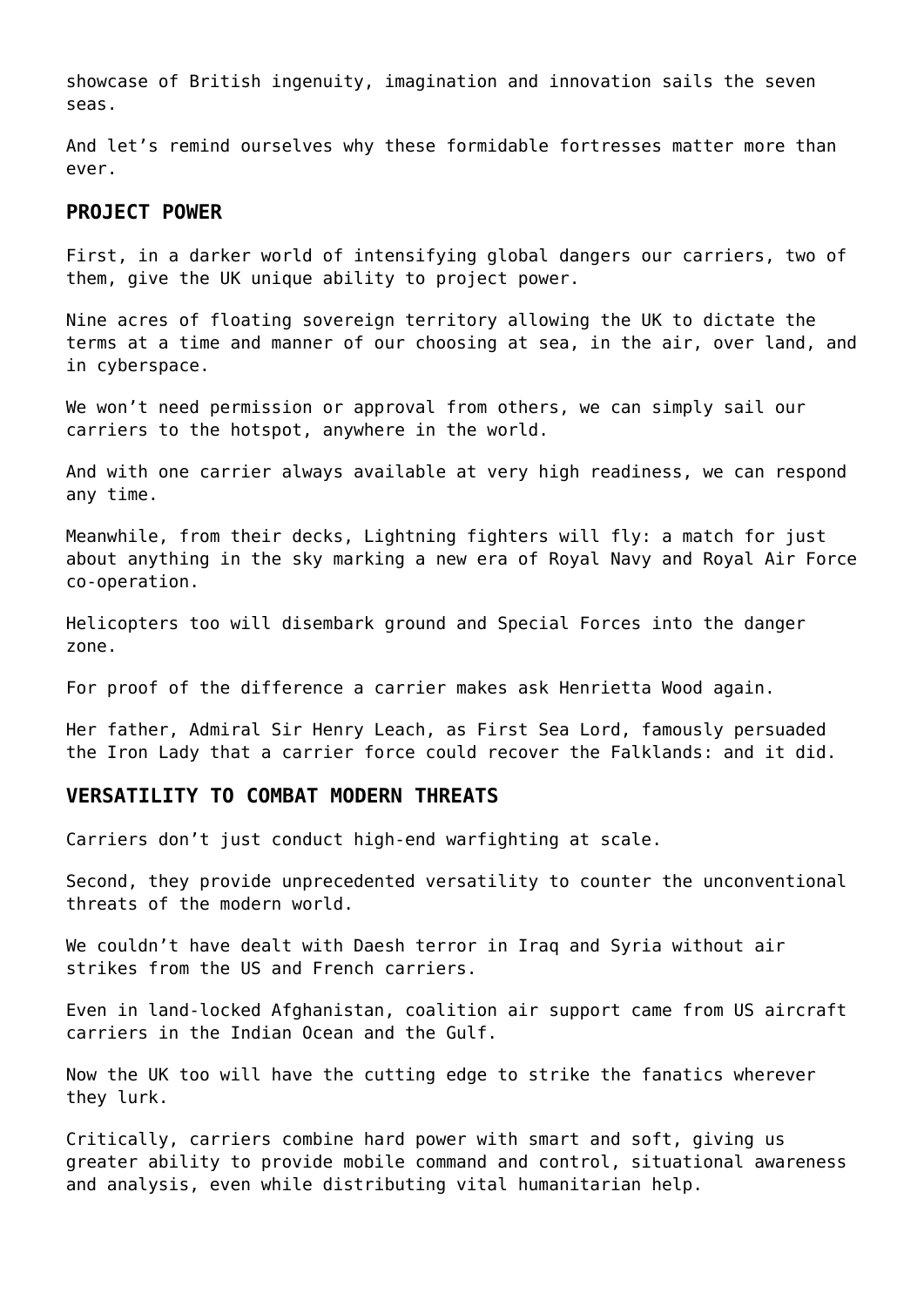### **CERTAINTY TO FACE UNCERTAIN FUTURE**

Third, our carriers give us more certainty to face an uncertain future.

Whatever lurks around the corner, they give the next generations, 40, 50 years ahead: unmatched political and military choice from the strategic to the tactical.

And they are built to last.

Since our nation embarked on this project we've had four prime ministers, five general elections, and nine Defence Secretaries.

So these flagships will still be sailing in the 2040s, 50s and 60s.

Any future adversary daring to square up to Britain will confront a nation with both a strategic nuclear and conventional deterrent.

### **WHAT'S TO COME**

We have 11 F-35s already with 120 pilots and aircrew training alongside our partners in the US.

By the year's end we'll have 14 F35B with the first squadron due to arrive in RAF Marham next summer.

In autumn 2018 we'll welcome the first Lightning on board QE for flight trials.

By 2019 we'll conduct further trials on HMS Queen Elizabeth with more aircraft, and a comprehensive carrier strike group in tow.

By 2021, F35B Joint Strike Fighters from the US Marine Corps will fly sideby-side alongside ours.

And by 2023, the UK will have 24 F35B Joint Strike Fighters available to embark on our carriers.

#### **SYMBOL OF GLOBAL AMBITION**

So our nation's wooden walls are now wrought of steel.

And the case for carrier is iron clad.

Our carriers' significance goes beyond the ships.

They now symbolize our global ambition.

They are Britain's statement to the world.

An investment in strategic maritime power that shows us rising up to the challenge of the time.

Strengthening our ability to work with allies around the world or to alone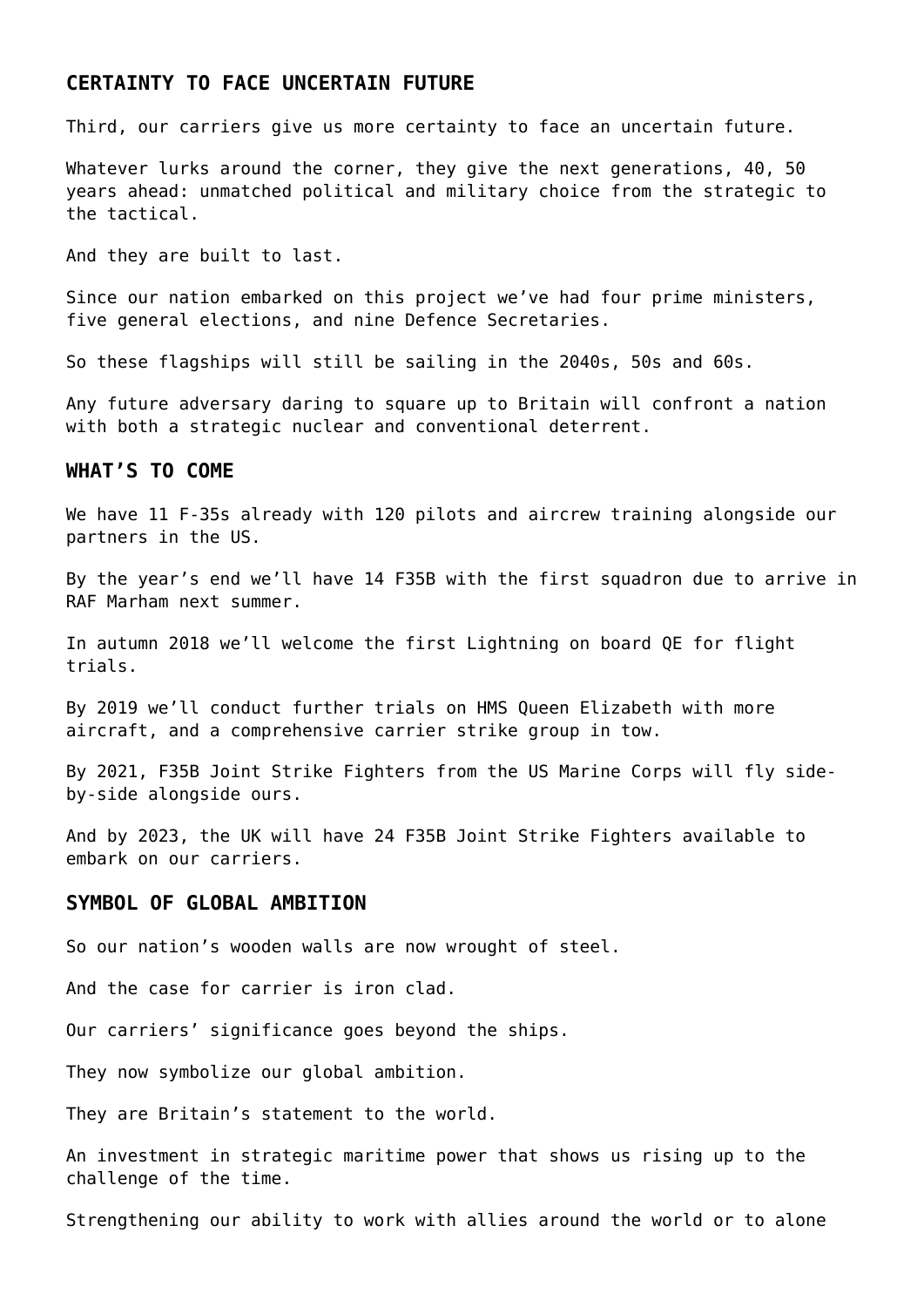when we need.

Our ambition doesn't end there. These two carriers front up our growing navy.

We're regenerating our fleet.

Since I became Secretary of State three years ago, I have presided over the steel cut, naming or launching of 20 ships and submarines, from the aircraft carriers, to our frigates, offshore patrol vessels and submarines.

In the last 12 months alone, we have laid the keel of the first Dreadnought, floated out Audacious our fourth Astute submarine, named HMS Forth the first of our five new OPVs, welcomed the arrival of Tidespring – the first of our four new RFA tankers, and cut steel cut on Type 26, the first of our 8 new Anti-Submarine Warfare frigates.

Earlier today I launched a programme to build the first batch of five General Purpose Frigates as part of our National Shipbuilding Strategy, providing for more and better ships, a more modern, efficient and productive maritime sector that can boost our national prosperity across the UK.

And we've just launched a programme to build a new lighter, exportable General Purpose Frigate.

So 2017 is more than the Year of the Royal Navy.

It's a renaissance of British sea power.

#### **CONCLUSION**

So, like thousands who recently flocked to the water's edge in Portsmouth, let's take proper pride in our newest national nautical icons.

We're a maritime nation with the sea in our blood.

Throughout our history we've built great ships to great sailors like Anson, Hood, Jervis, Nelson, and Jellicoe; and they made Britain great.

Now Carriers Captains Steve Moorhouse and Jerry Kyd, at the helm of HMS Prince of Wales and HMS Queen Elizabeth, will follow in their wake and once more steer Britain to greatness.

# **[Press release: Update from Priti Patel](http://www.government-world.com/press-release-update-from-priti-patel-on-the-uks-response-to-hurricane-irma-2/) [on the UK's response to Hurricane Irma](http://www.government-world.com/press-release-update-from-priti-patel-on-the-uks-response-to-hurricane-irma-2/)**

Updating on the UK's response to Hurricane Irma, International Development Secretary Priti Patel said: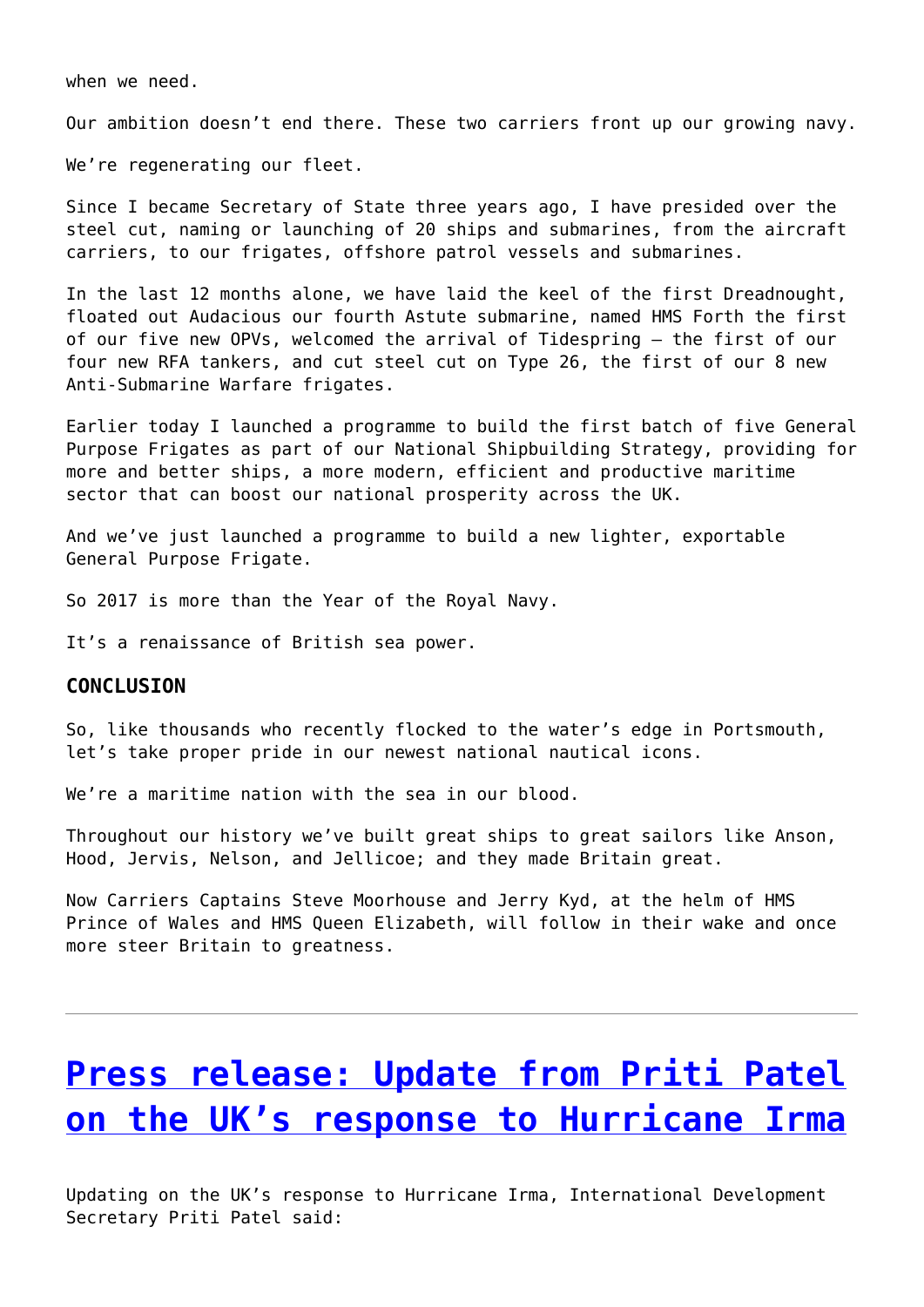When crisis hits, it is right that the world looks to Britain for its leadership and the UK has already provided lifesaving support.

The UK has already sent emergency UK aid relief supplies including 200 shelter kits, each able to support a family of five, providing immediate relief to 1,000 people who have lost their homes.

I have sent world leading humanitarian experts to the region who are working with the British Red Cross to urgently assess need and ensure that the UK's help reaches those whose lives have been torn apart by the destruction wrought by Hurricane Irma.

#### **Background**

- The most powerful hurricane ever to hit the Atlantic has devastated buildings and infrastructure – and worse, it has done irreparable damage to families and communities. Several have lost loved ones, and some in the region are missing.
- The UK Government has announced extra emergency support to provide assistance to those affected by the deadly Hurricane Irma, the most powerful of its kind ever recorded.
- RFA Mounts Bay, which has 40 Royal Marines and Army Engineers on board, and her personnel are on site helping local authorities to restore vital support such as clean water, sanitation, temporary shelter and if required, medical assistance
- The ship houses equipment to move earth or debris, repair infrastructure to provide clean water and transport water Equipped with boats and helicopters to access affected islands, the ship also carries emergency relief supplies.
- A task force has been sent to the region, and over the next 24 hours troops and engineers will deploy with helicopters to support the relief effort. We have also sent a command headquarters to co-ordinate our efforts.
- With the danger posed by Hurricane Jose which will hit areas already affected by the storms we are diverting a second ship to the Caribbean, our flagship HMS ocean, to bring the help that will be needed in reconstruction after the hurricanes have passes.
- Today's support can also be used to charter flights to deliver additional aid supplies into the region, or heavy machinery if needed.